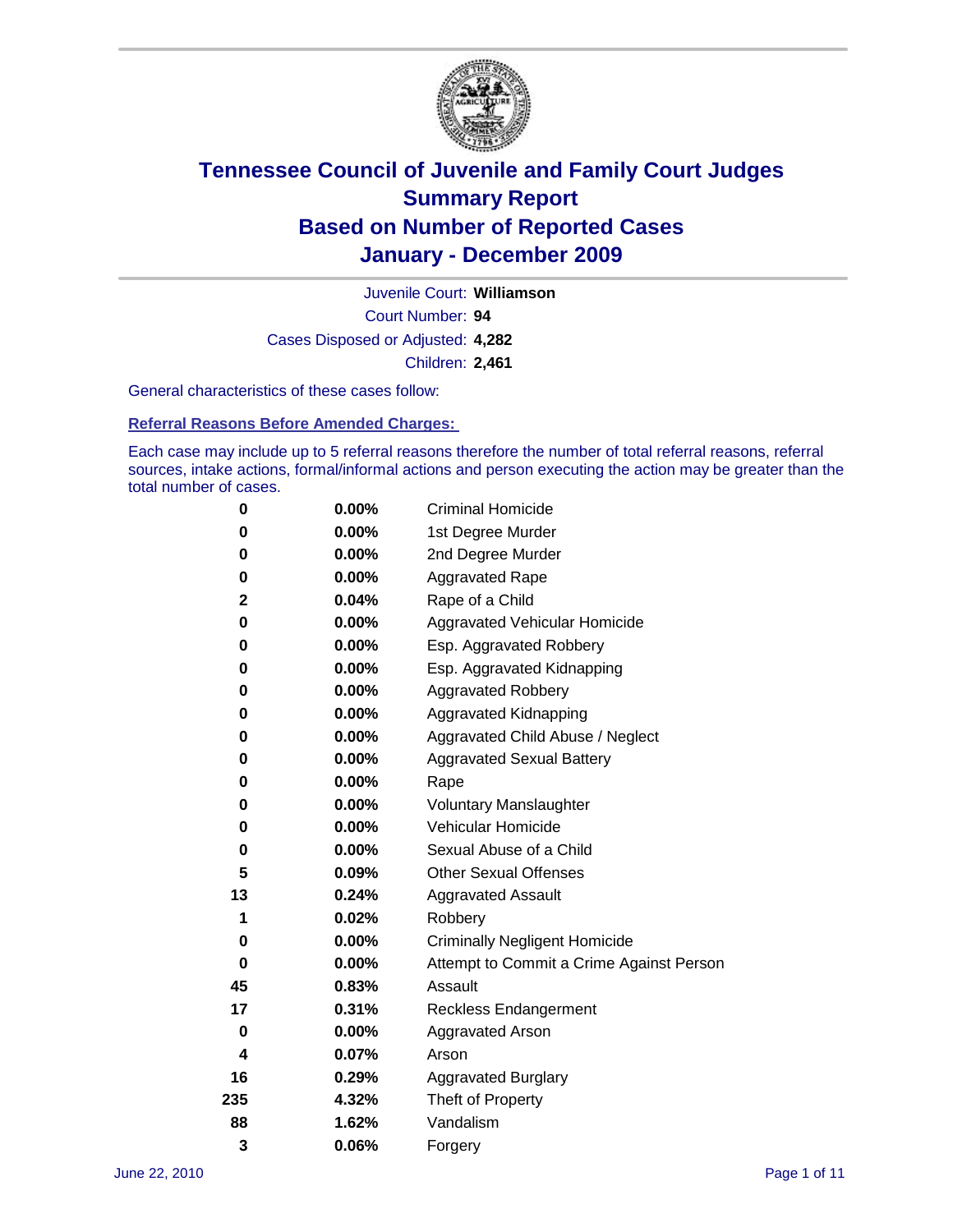

Court Number: **94** Juvenile Court: **Williamson** Cases Disposed or Adjusted: **4,282** Children: **2,461**

#### **Referral Reasons Before Amended Charges:**

Each case may include up to 5 referral reasons therefore the number of total referral reasons, referral sources, intake actions, formal/informal actions and person executing the action may be greater than the total number of cases.

| 0     | 0.00%    | <b>Worthless Checks</b>                                     |
|-------|----------|-------------------------------------------------------------|
| 15    | 0.28%    | Illegal Possession / Fraudulent Use of Credit / Debit Cards |
| 19    | 0.35%    | <b>Burglary</b>                                             |
| 9     | 0.17%    | Unauthorized Use of a Vehicle                               |
| 0     | $0.00\%$ | <b>Cruelty to Animals</b>                                   |
| 3     | 0.06%    | Sale of Controlled Substances                               |
| 102   | 1.88%    | <b>Other Drug Offenses</b>                                  |
| 87    | 1.60%    | Possession of Controlled Substances                         |
| 0     | $0.00\%$ | <b>Criminal Attempt</b>                                     |
| 3     | 0.06%    | Carrying Weapons on School Property                         |
| 11    | 0.20%    | Unlawful Carrying / Possession of a Weapon                  |
| 38    | 0.70%    | <b>Evading Arrest</b>                                       |
| 0     | $0.00\%$ | Escape                                                      |
| 9     | 0.17%    | Driving Under Influence (DUI)                               |
| 163   | 3.00%    | Possession / Consumption of Alcohol                         |
| 3     | 0.06%    | Resisting Stop, Frisk, Halt, Arrest or Search               |
| 0     | $0.00\%$ | <b>Aggravated Criminal Trespass</b>                         |
| 2     | 0.04%    | Harassment                                                  |
| 2     | 0.04%    | Failure to Appear                                           |
| 0     | $0.00\%$ | Filing a False Police Report                                |
| 6     | 0.11%    | <b>Criminal Impersonation</b>                               |
| 46    | 0.85%    | <b>Disorderly Conduct</b>                                   |
| 0     | 0.00%    | <b>Criminal Trespass</b>                                    |
| 10    | 0.18%    | <b>Public Intoxication</b>                                  |
| 0     | 0.00%    | Gambling                                                    |
| 1,456 | 26.77%   | <b>Traffic</b>                                              |
| 1     | 0.02%    | <b>Local Ordinances</b>                                     |
| 0     | 0.00%    | Violation of Wildlife Regulations                           |
| 6     | 0.11%    | Contempt of Court                                           |
| 226   | 4.16%    | Violation of Probation                                      |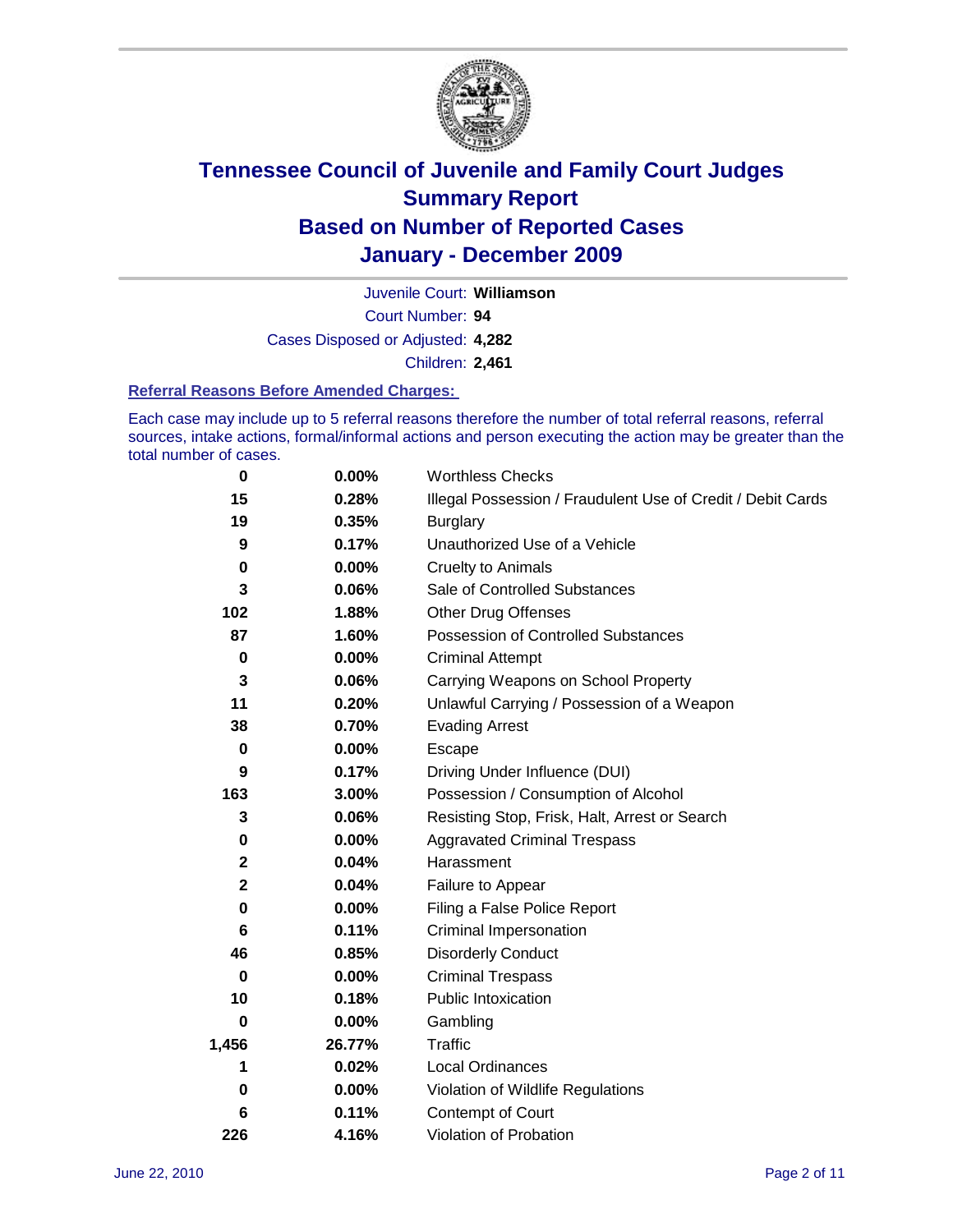

Court Number: **94** Juvenile Court: **Williamson** Cases Disposed or Adjusted: **4,282** Children: **2,461**

#### **Referral Reasons Before Amended Charges:**

Each case may include up to 5 referral reasons therefore the number of total referral reasons, referral sources, intake actions, formal/informal actions and person executing the action may be greater than the total number of cases.

| 4     | 0.07%    | Violation of Aftercare                 |
|-------|----------|----------------------------------------|
| 310   | 5.70%    | <b>Unruly Behavior</b>                 |
| 73    | 1.34%    | Truancy                                |
| 59    | 1.08%    | In-State Runaway                       |
| 1     | 0.02%    | Out-of-State Runaway                   |
| 172   | 3.16%    | Possession of Tobacco Products         |
| 189   | 3.48%    | Violation of a Valid Court Order       |
| 79    | 1.45%    | <b>Violation of Curfew</b>             |
| 0     | $0.00\%$ | Sexually Abused Child                  |
| 0     | $0.00\%$ | <b>Physically Abused Child</b>         |
| 154   | 2.83%    | Dependency / Neglect                   |
| 4     | 0.07%    | <b>Termination of Parental Rights</b>  |
| 0     | $0.00\%$ | <b>Violation of Pretrial Diversion</b> |
| 0     | $0.00\%$ | Violation of Informal Adjustment       |
| 0     | 0.00%    | <b>Judicial Review</b>                 |
| 0     | $0.00\%$ | <b>Administrative Review</b>           |
| 0     | $0.00\%$ | <b>Foster Care Review</b>              |
| 110   | 2.02%    | Custody                                |
| 92    | 1.69%    | Visitation                             |
| 3     | 0.06%    | Paternity / Legitimation               |
| 2     | 0.04%    | <b>Child Support</b>                   |
| 0     | 0.00%    | <b>Request for Medical Treatment</b>   |
| 0     | 0.00%    | <b>Consent to Marry</b>                |
| 1,540 | 28.32%   | Other                                  |
| 5,438 | 100.00%  | <b>Total Referrals</b>                 |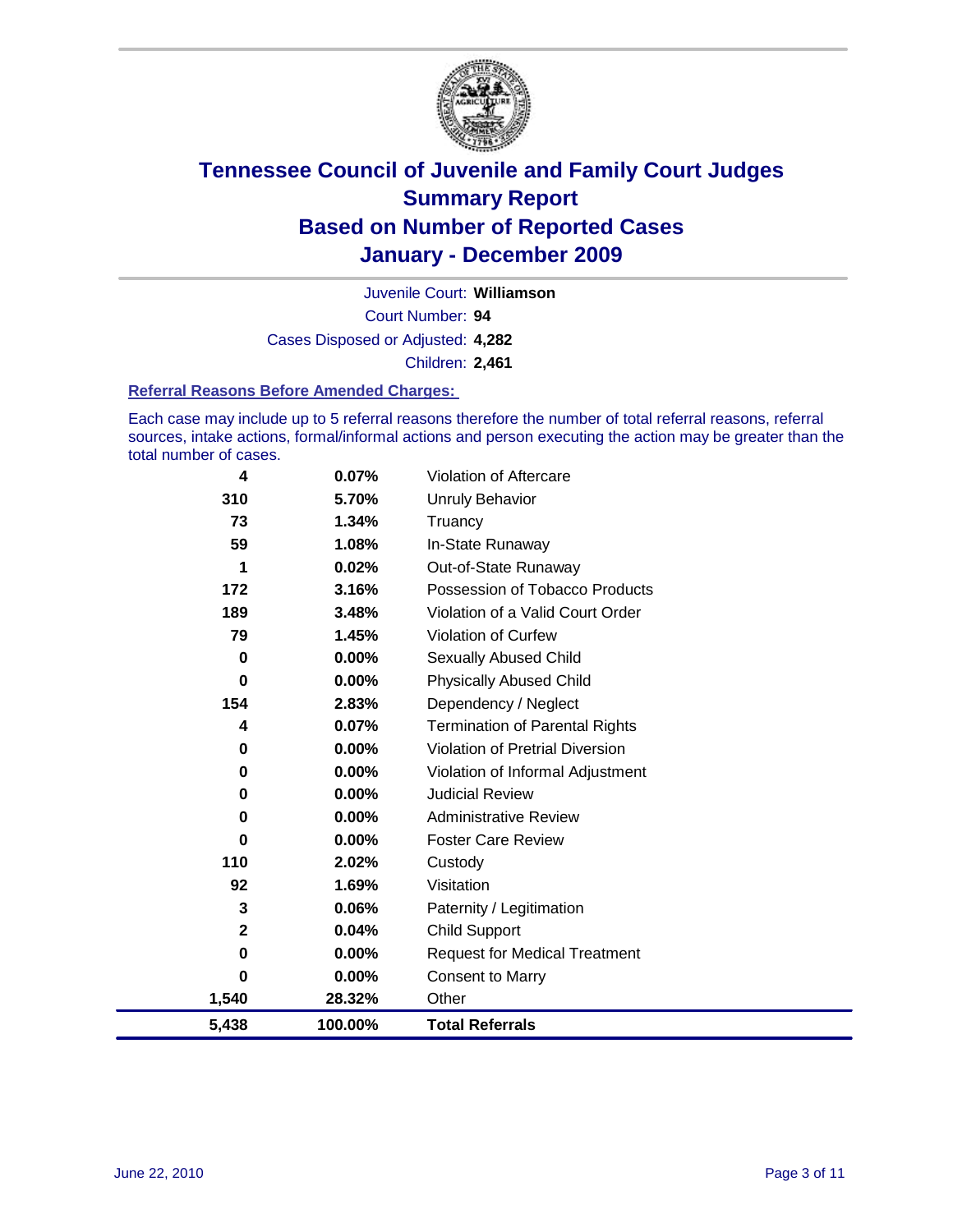

| 5,438                             | 100.00%                    | <b>Total Referral Sources</b>     |  |  |  |
|-----------------------------------|----------------------------|-----------------------------------|--|--|--|
| 506                               | 9.30%                      | Other                             |  |  |  |
| 78                                | 1.43%                      | Unknown                           |  |  |  |
| $\bf{0}$                          | 0.00%                      | Hospital                          |  |  |  |
| 47                                | 0.86%                      | Child & Parent                    |  |  |  |
| 66                                | 1.21%                      | Victim                            |  |  |  |
| 10                                | 0.18%                      | <b>Other Court</b>                |  |  |  |
| $\mathbf{2}$                      | 0.04%                      | Social Agency                     |  |  |  |
| 930                               | 17.10%                     | <b>Court Staff</b>                |  |  |  |
| 9                                 | 0.17%                      | <b>District Attorney's Office</b> |  |  |  |
| 0                                 | 0.00%                      | <b>Other State Department</b>     |  |  |  |
| 391                               | 7.19%                      | <b>DCS</b>                        |  |  |  |
| 0                                 | $0.00\%$                   | <b>CSA</b>                        |  |  |  |
| 444                               | 8.16%                      | School                            |  |  |  |
| $\bf{0}$                          | $0.00\%$                   | Self                              |  |  |  |
| 85                                | 1.56%                      | Relatives                         |  |  |  |
| 362                               | 6.66%                      | Parents                           |  |  |  |
| 2,508                             | 46.12%                     | Law Enforcement                   |  |  |  |
|                                   | <b>Referral Sources: 1</b> |                                   |  |  |  |
|                                   |                            | Children: 2,461                   |  |  |  |
| Cases Disposed or Adjusted: 4,282 |                            |                                   |  |  |  |
| <b>Court Number: 94</b>           |                            |                                   |  |  |  |
|                                   | Juvenile Court: Williamson |                                   |  |  |  |
|                                   |                            |                                   |  |  |  |

### **Age of Child at Referral: 2**

| 2,461<br>100.00% |                            | <b>Total Child Count</b> |
|------------------|----------------------------|--------------------------|
| 0                | $0.00\%$<br><b>Unknown</b> |                          |
| 13               | 0.53%                      | Ages 19 and Over         |
| 39.74%<br>978    |                            | Ages 17 through 18       |
| 901<br>36.61%    |                            | Ages 15 through 16       |
| 227              | 9.22%                      | Ages 13 through 14       |
| 73               | 2.97%                      | Ages 11 through 12       |
| 269              | 10.93%                     | Ages 10 and Under        |
|                  |                            |                          |

<sup>1</sup> If different than number of Referral Reasons (5438), verify accuracy of your court's data.

<sup>2</sup> One child could be counted in multiple categories, verify accuracy of your court's data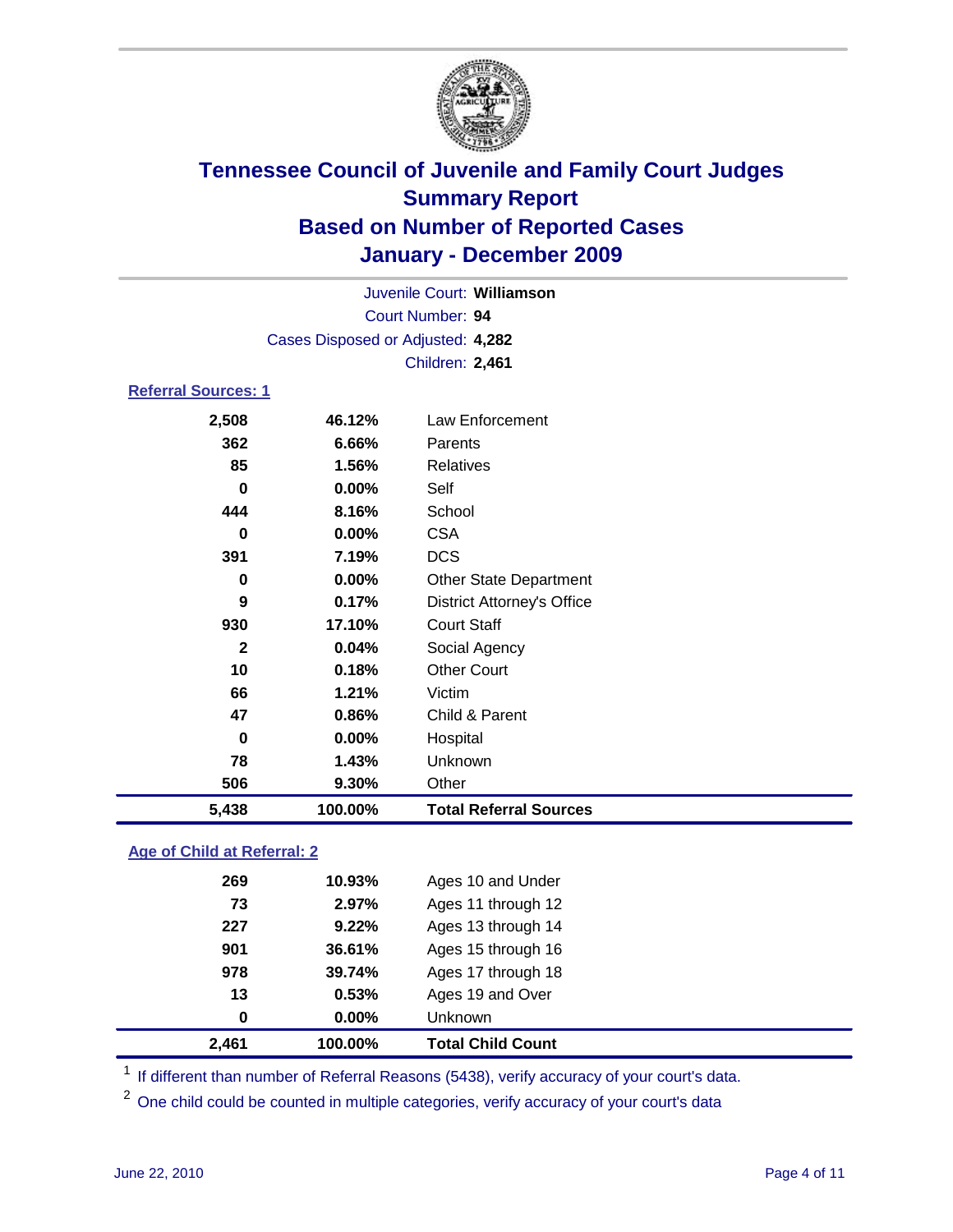

| Juvenile Court: Williamson              |                                   |                          |  |  |  |
|-----------------------------------------|-----------------------------------|--------------------------|--|--|--|
|                                         | Court Number: 94                  |                          |  |  |  |
|                                         | Cases Disposed or Adjusted: 4,282 |                          |  |  |  |
|                                         |                                   | Children: 2,461          |  |  |  |
| Sex of Child: 1                         |                                   |                          |  |  |  |
| 1,493                                   | 60.67%                            | Male                     |  |  |  |
| 955                                     | 38.81%                            | Female                   |  |  |  |
| 13                                      | 0.53%                             | Unknown                  |  |  |  |
| 2,461                                   | 100.00%                           | <b>Total Child Count</b> |  |  |  |
| Race of Child: 1                        |                                   |                          |  |  |  |
| 2,100                                   | 85.33%                            | White                    |  |  |  |
| 192                                     | 7.80%                             | African American         |  |  |  |
| 4                                       | 0.16%                             | Native American          |  |  |  |
| 22                                      | 0.89%                             | Asian                    |  |  |  |
| 55                                      | 2.23%                             | Mixed                    |  |  |  |
| 88                                      | 3.58%                             | Unknown                  |  |  |  |
| 2,461                                   | 100.00%                           | <b>Total Child Count</b> |  |  |  |
| <b>Hispanic Origin: 1</b>               |                                   |                          |  |  |  |
| 133                                     | 5.40%                             | Yes                      |  |  |  |
| 1,387                                   | 56.36%                            | <b>No</b>                |  |  |  |
| 941                                     | 38.24%                            | Unknown                  |  |  |  |
| 2,461                                   | 100.00%                           | <b>Total Child Count</b> |  |  |  |
| <b>School Enrollment of Children: 1</b> |                                   |                          |  |  |  |
| 1,982                                   | 80.54%                            | Yes                      |  |  |  |
| $\overline{7}$                          | 0.28%                             | <b>No</b>                |  |  |  |
| 472                                     | 19.18%                            | Unknown                  |  |  |  |
| 2,461                                   | 100.00%                           | <b>Total Child Count</b> |  |  |  |

<sup>1</sup> One child could be counted in multiple categories, verify accuracy of your court's data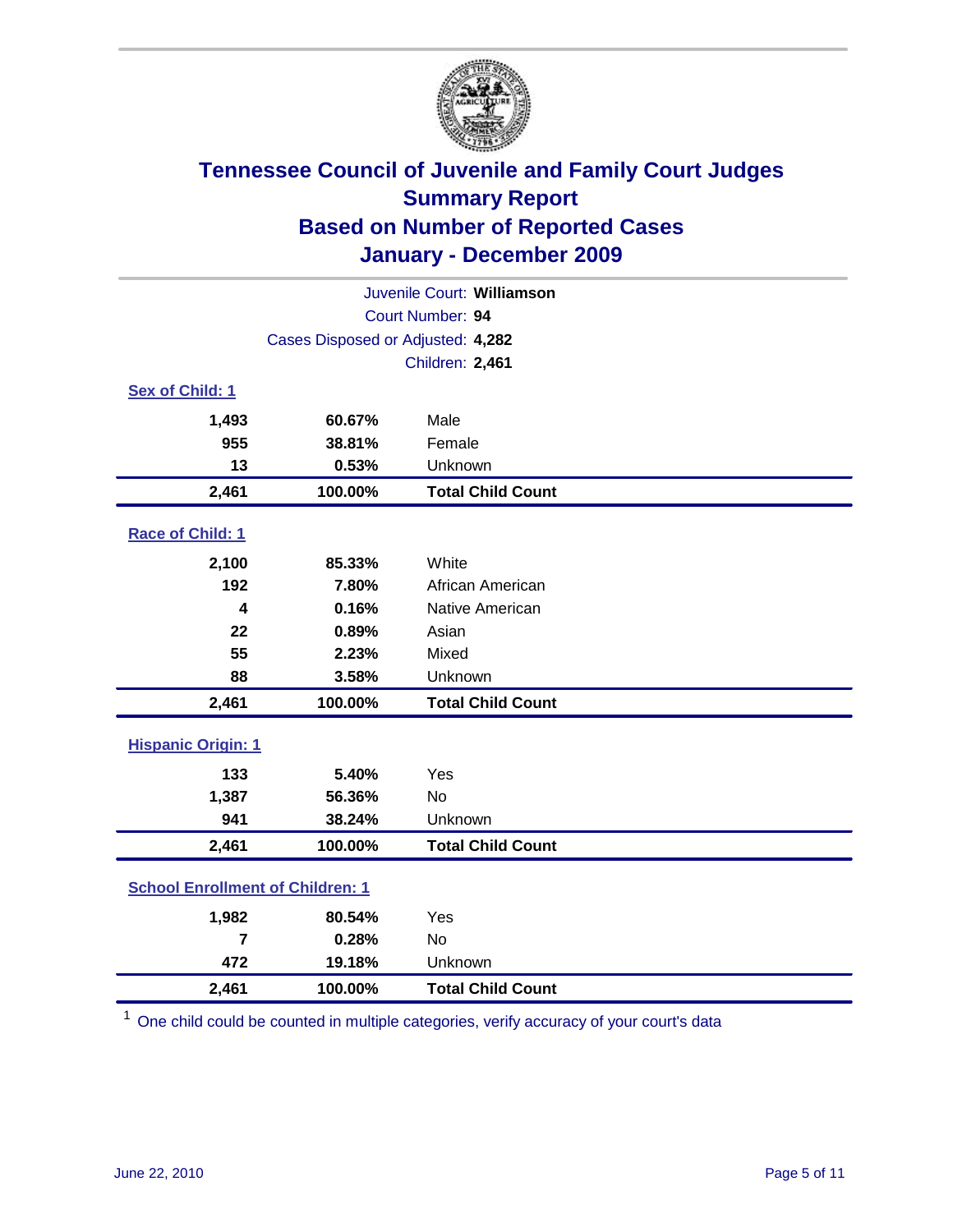

Court Number: **94** Juvenile Court: **Williamson** Cases Disposed or Adjusted: **4,282** Children: **2,461**

### **Living Arrangement of Child at Time of Referral: 1**

| 2,461 | 100.00%  | <b>Total Child Count</b>     |
|-------|----------|------------------------------|
| 3     | 0.12%    | Other                        |
| 36    | 1.46%    | <b>Unknown</b>               |
| 0     | $0.00\%$ | Independent                  |
| 1     | $0.04\%$ | In an Institution            |
| 1     | $0.04\%$ | In a Residential Center      |
| 14    | 0.57%    | In a Group Home              |
| 17    | 0.69%    | With Foster Family           |
| 21    | 0.85%    | With Adoptive Parents        |
| 171   | 6.95%    | <b>With Relatives</b>        |
| 218   | 8.86%    | With Father                  |
| 589   | 23.93%   | <b>With Mother</b>           |
| 119   | 4.84%    | With Mother and Stepfather   |
| 24    | 0.98%    | With Father and Stepmother   |
| 1,247 | 50.67%   | With Both Biological Parents |
|       |          |                              |

#### **Type of Detention: 2**

| 4,282 | 100.00%  | <b>Total Detention Count</b> |
|-------|----------|------------------------------|
| 0     | $0.00\%$ | Other                        |
| 3,645 | 85.12%   | Does Not Apply               |
| 0     | $0.00\%$ | Unknown                      |
| 0     | 0.00%    | <b>Psychiatric Hospital</b>  |
| 0     | 0.00%    | Jail - No Separation         |
| 10    | 0.23%    | Jail - Partial Separation    |
| 0     | 0.00%    | Jail - Complete Separation   |
| 627   | 14.64%   | Juvenile Detention Facility  |
| 0     | $0.00\%$ | Non-Secure Placement         |
|       |          |                              |

<sup>1</sup> One child could be counted in multiple categories, verify accuracy of your court's data

<sup>2</sup> If different than number of Cases (4282) verify accuracy of your court's data.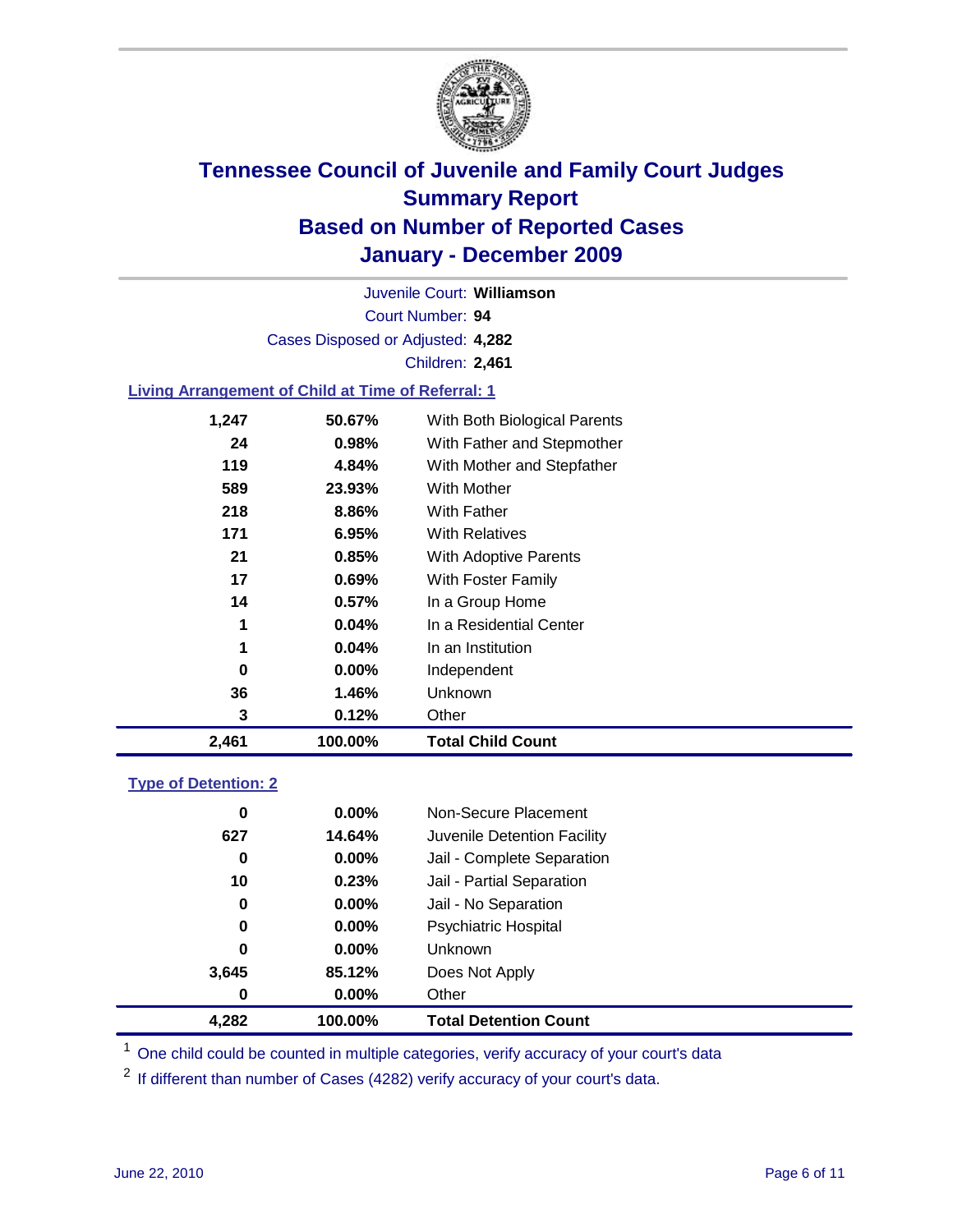

|                                                    | Juvenile Court: Williamson        |                                      |  |  |  |
|----------------------------------------------------|-----------------------------------|--------------------------------------|--|--|--|
|                                                    | Court Number: 94                  |                                      |  |  |  |
|                                                    | Cases Disposed or Adjusted: 4,282 |                                      |  |  |  |
|                                                    |                                   | Children: 2,461                      |  |  |  |
| <b>Placement After Secure Detention Hearing: 1</b> |                                   |                                      |  |  |  |
| 375                                                | 8.76%                             | Returned to Prior Living Arrangement |  |  |  |
| 123                                                | 2.87%                             | Juvenile Detention Facility          |  |  |  |
| $\mathbf{2}$                                       | 0.05%                             | Jail                                 |  |  |  |
| 1                                                  | 0.02%                             | Shelter / Group Home                 |  |  |  |
| 0                                                  | 0.00%                             | <b>Foster Family Home</b>            |  |  |  |
| $\bf{0}$                                           | 0.00%                             | Psychiatric Hospital                 |  |  |  |
| 0                                                  | 0.00%                             | Unknown                              |  |  |  |
| 3,779                                              | 88.25%                            | Does Not Apply                       |  |  |  |
| 2                                                  | 0.05%                             | Other                                |  |  |  |
| 4,282                                              | 100.00%                           | <b>Total Placement Count</b>         |  |  |  |
|                                                    |                                   |                                      |  |  |  |
|                                                    |                                   |                                      |  |  |  |
| <b>Intake Actions: 2</b>                           | 55.44%                            | <b>Petition Filed</b>                |  |  |  |
| 3,015<br>723                                       | 13.30%                            | <b>Motion Filed</b>                  |  |  |  |
| 1,548                                              | 28.47%                            | <b>Citation Processed</b>            |  |  |  |
| 0                                                  | 0.00%                             | Notification of Paternity Processed  |  |  |  |
| $\mathbf 0$                                        | 0.00%                             | Scheduling of Judicial Review        |  |  |  |
| 0                                                  | 0.00%                             | Scheduling of Administrative Review  |  |  |  |
| 0                                                  | 0.00%                             | Scheduling of Foster Care Review     |  |  |  |
| $\bf{0}$                                           | 0.00%                             | Unknown                              |  |  |  |
| 0                                                  | 0.00%                             | Does Not Apply                       |  |  |  |
| 152                                                | 2.80%                             | Other                                |  |  |  |

<sup>1</sup> If different than number of Cases (4282) verify accuracy of your court's data.

<sup>2</sup> If different than number of Referral Reasons (5438), verify accuracy of your court's data.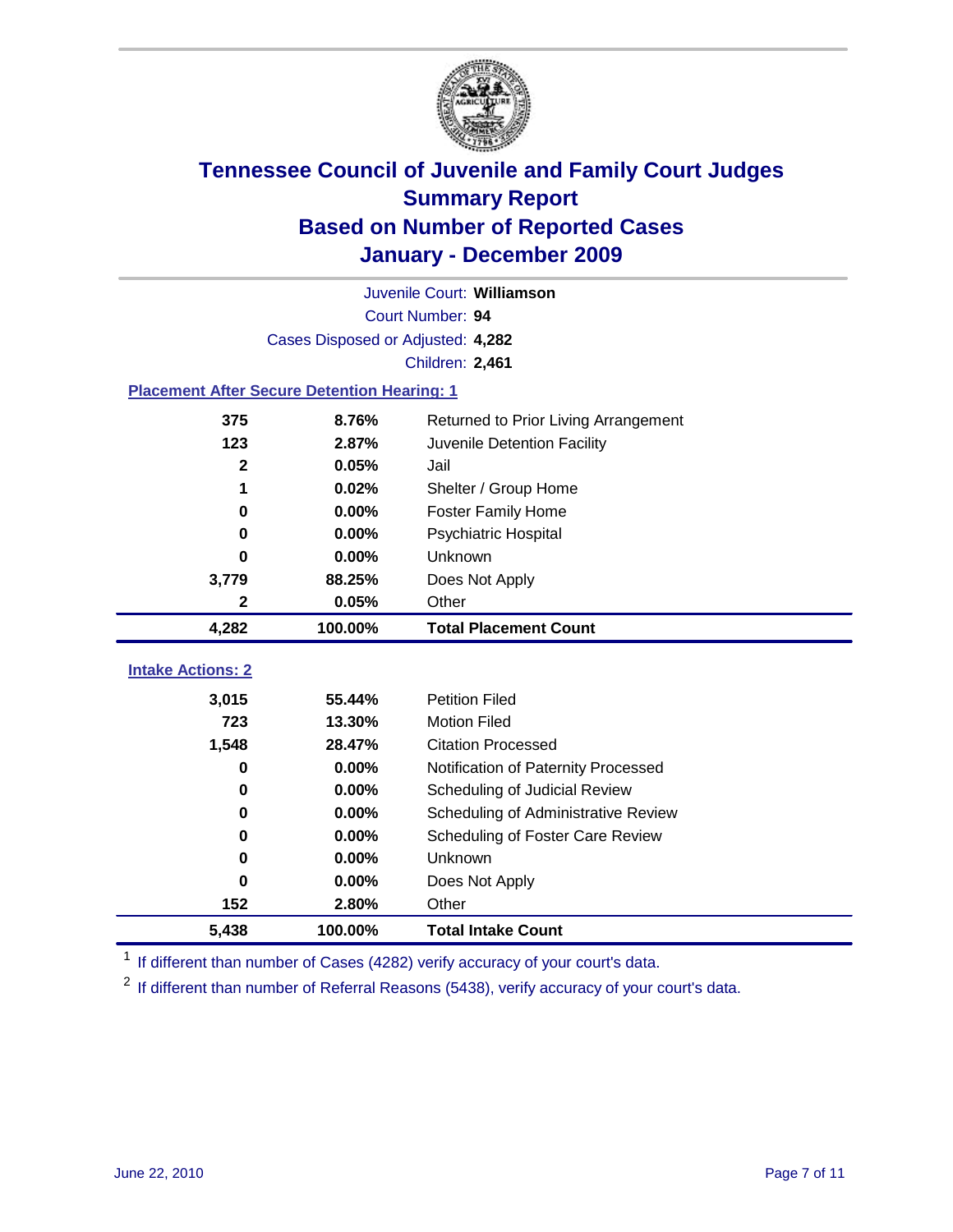

Court Number: **94** Juvenile Court: **Williamson** Cases Disposed or Adjusted: **4,282** Children: **2,461**

### **Last Grade Completed by Child: 1**

| 2,461          | 100.00% | <b>Total Child Count</b> |  |
|----------------|---------|--------------------------|--|
| 24             | 0.98%   | Other                    |  |
| 358            | 14.55%  | Unknown                  |  |
| 0              | 0.00%   | Never Attended School    |  |
| 12             | 0.49%   | Graduated                |  |
| 4              | 0.16%   | <b>GED</b>               |  |
| 0              | 0.00%   | Non-Graded Special Ed    |  |
| 499            | 20.28%  | 12th Grade               |  |
| 725            | 29.46%  | 11th Grade               |  |
| 363            | 14.75%  | 10th Grade               |  |
| 192            | 7.80%   | 9th Grade                |  |
| 109            | 4.43%   | 8th Grade                |  |
| 59             | 2.40%   | 7th Grade                |  |
| 24             | 0.98%   | 6th Grade                |  |
| 14             | 0.57%   | 5th Grade                |  |
| $\overline{7}$ | 0.28%   | 4th Grade                |  |
| 14             | 0.57%   | 3rd Grade                |  |
| 13             | 0.53%   | 2nd Grade                |  |
| 19             | 0.77%   | 1st Grade                |  |
| 20             | 0.81%   | Kindergarten             |  |
| 4              | 0.16%   | Preschool                |  |
| 1              | 0.04%   | Too Young for School     |  |

### **Enrolled in Special Education: 1**

| 2,461 | 100.00% | <b>Total Child Count</b> |  |
|-------|---------|--------------------------|--|
| 593   | 24.10%  | Unknown                  |  |
| 1,760 | 71.52%  | No                       |  |
| 108   | 4.39%   | Yes                      |  |
|       |         |                          |  |

One child could be counted in multiple categories, verify accuracy of your court's data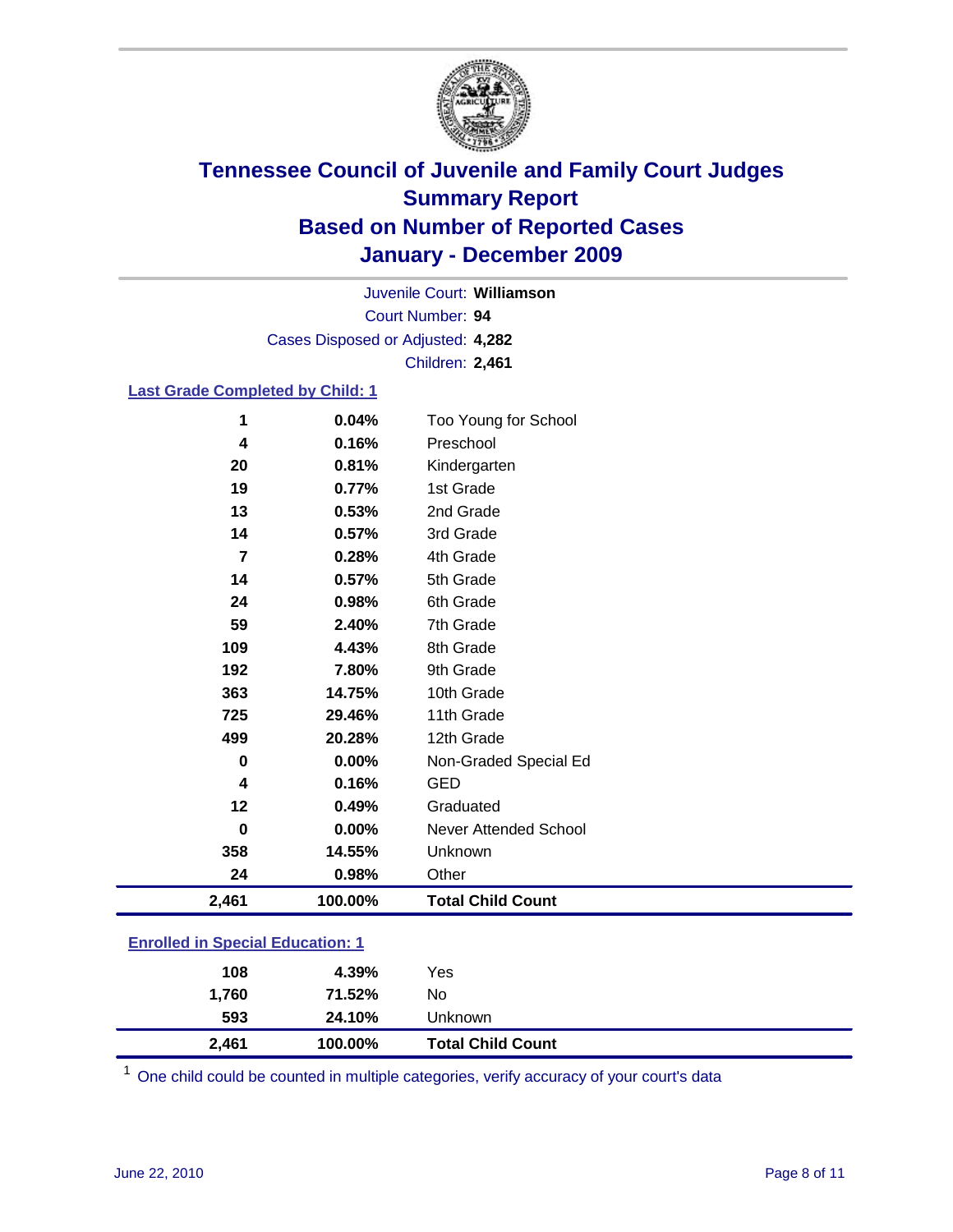

| Juvenile Court: Williamson   |                                   |                           |  |  |
|------------------------------|-----------------------------------|---------------------------|--|--|
|                              | Court Number: 94                  |                           |  |  |
|                              | Cases Disposed or Adjusted: 4,282 |                           |  |  |
|                              | <b>Children: 2,461</b>            |                           |  |  |
| <b>Action Executed By: 1</b> |                                   |                           |  |  |
| 880                          | 16.18%                            | Judge                     |  |  |
| 4,414                        | 81.17%                            | Referee                   |  |  |
| 3                            | 0.06%                             | <b>YSO</b>                |  |  |
| 141                          | 2.59%                             | Other                     |  |  |
| 0                            | 0.00%                             | Unknown                   |  |  |
| 5,438                        | 100.00%                           | <b>Total Action Count</b> |  |  |

### **Formal / Informal Actions: 1**

| 1,158 | 21.29%   | Dismissed                                        |
|-------|----------|--------------------------------------------------|
| 268   | 4.93%    | Retired / Nolle Prosequi                         |
| 548   | 10.08%   | <b>Complaint Substantiated Delinquent</b>        |
| 601   | 11.05%   | <b>Complaint Substantiated Status Offender</b>   |
| 84    | 1.54%    | <b>Complaint Substantiated Dependent/Neglect</b> |
| 3     | 0.06%    | <b>Complaint Substantiated Abused</b>            |
| 0     | $0.00\%$ | <b>Complaint Substantiated Mentally III</b>      |
| 1     | 0.02%    | Informal Adjustment                              |
| 600   | 11.03%   | <b>Pretrial Diversion</b>                        |
| 3     | $0.06\%$ | <b>Transfer to Adult Court Hearing</b>           |
| 0     | 0.00%    | Charges Cleared by Transfer to Adult Court       |
| 0     | $0.00\%$ | Special Proceeding                               |
| 0     | $0.00\%$ | <b>Review Concluded</b>                          |
| 9     | 0.17%    | Case Held Open                                   |
| 2,163 | 39.78%   | Other                                            |
| 0     | $0.00\%$ | <b>Unknown</b>                                   |
| 5,438 | 100.00%  | <b>Total Action Count</b>                        |

<sup>1</sup> If different than number of Referral Reasons (5438), verify accuracy of your court's data.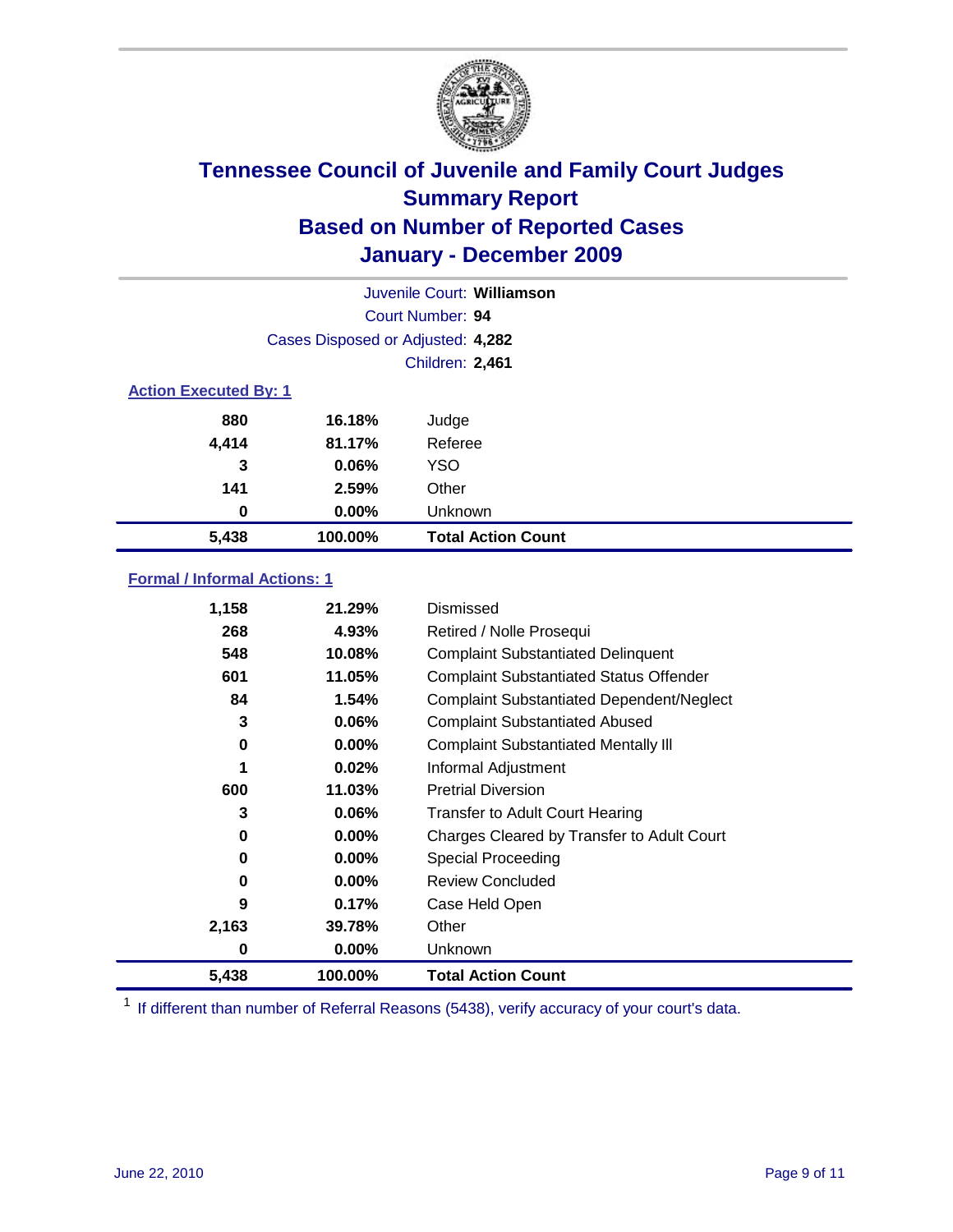

|                       |                                   | Juvenile Court: Williamson                            |
|-----------------------|-----------------------------------|-------------------------------------------------------|
|                       |                                   | Court Number: 94                                      |
|                       | Cases Disposed or Adjusted: 4,282 |                                                       |
|                       |                                   | Children: 2,461                                       |
| <b>Case Outcomes:</b> |                                   | There can be multiple outcomes for one child or case. |
| 953                   | 8.19%                             | <b>Case Dismissed</b>                                 |
| 957                   | 8.23%                             | Case Retired or Nolle Prosequi                        |
| 183                   | 1.57%                             | Warned / Counseled                                    |
| 1                     | 0.01%                             | <b>Held Open For Review</b>                           |
| 585                   | 5.03%                             | Supervision / Probation to Juvenile Court             |
| 0                     | 0.00%                             | <b>Probation to Parents</b>                           |
| 20                    | 0.17%                             | Referral to Another Entity for Supervision / Service  |
| 0                     | 0.00%                             | Referred for Mental Health Counseling                 |
| 484                   | 4.16%                             | Referred for Alcohol and Drug Counseling              |
| 3                     | 0.03%                             | <b>Referred to Alternative School</b>                 |
| 43                    | 0.37%                             | Referred to Private Child Agency                      |
| 805                   | 6.92%                             | Referred to Defensive Driving School                  |
| 1                     | 0.01%                             | Referred to Alcohol Safety School                     |
| 189                   | 1.62%                             | Referred to Juvenile Court Education-Based Program    |
| 133                   | 1.14%                             | Driver's License Held Informally                      |
| 0                     | 0.00%                             | <b>Voluntary Placement with DMHMR</b>                 |
| 1                     | 0.01%                             | <b>Private Mental Health Placement</b>                |
| 0                     | 0.00%                             | <b>Private MR Placement</b>                           |
| 0                     | 0.00%                             | Placement with City/County Agency/Facility            |
| 0                     | 0.00%                             | Placement with Relative / Other Individual            |
| 244                   | 2.10%                             | Fine                                                  |
| 646                   | 5.55%                             | <b>Public Service</b>                                 |
| 124                   | 1.07%                             | Restitution                                           |
| 0                     | 0.00%                             | <b>Runaway Returned</b>                               |
| 364                   | 3.13%                             | No Contact Order                                      |
| 0                     | 0.00%                             | Injunction Other than No Contact Order                |
| 450                   | 3.87%                             | <b>House Arrest</b>                                   |
| 81                    | 0.70%                             | <b>Court Defined Curfew</b>                           |
| 0                     | 0.00%                             | Dismissed from Informal Adjustment                    |
| 0                     | 0.00%                             | <b>Dismissed from Pretrial Diversion</b>              |
| 259                   | 2.23%                             | Released from Probation                               |
| 5                     | 0.04%                             | <b>Transferred to Adult Court</b>                     |
| 2                     | 0.02%                             | <b>DMHMR Involuntary Commitment</b>                   |